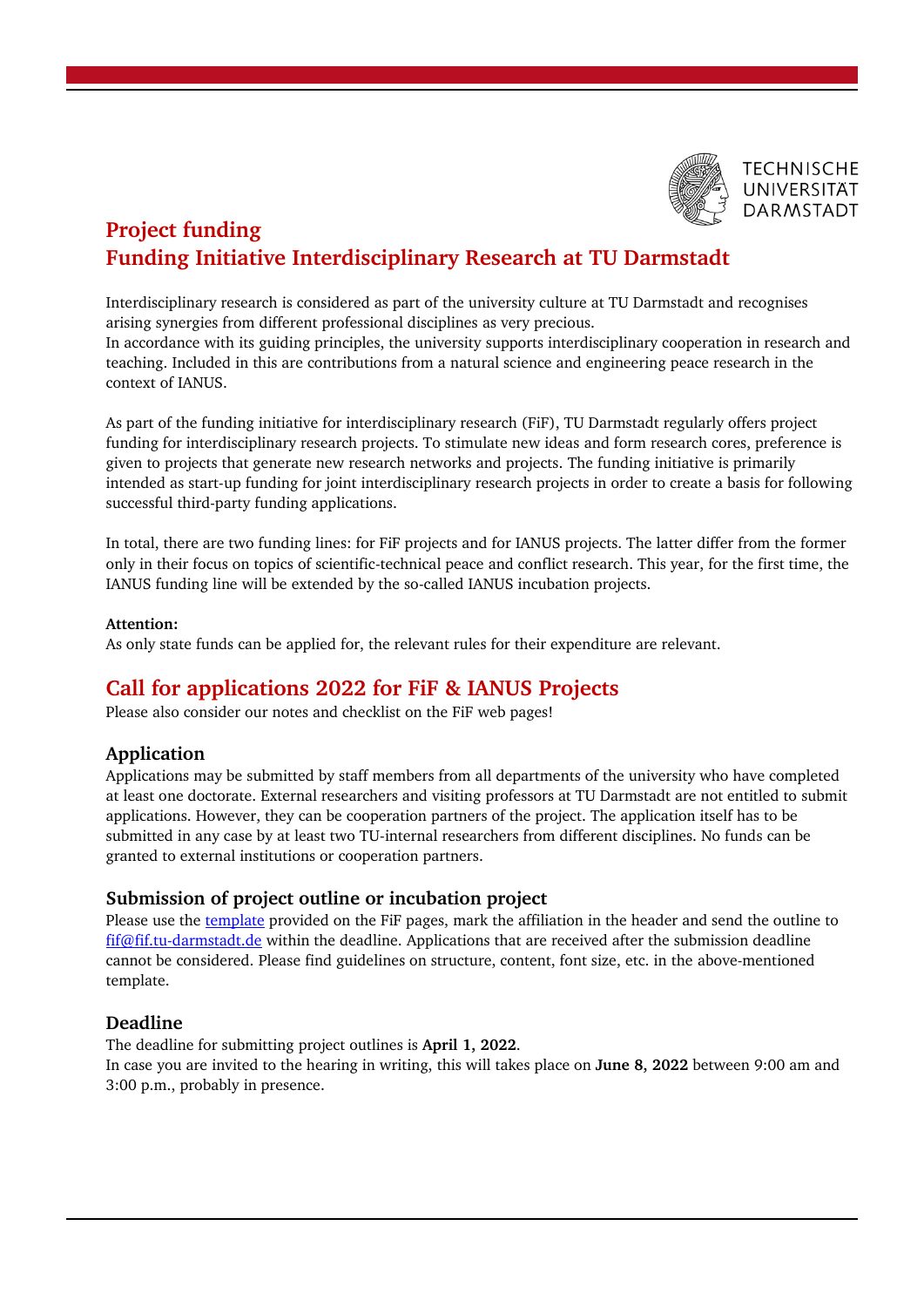

# **Applications are possible for two funding lines:**

## **1. Funding line: FiF projects**

## **Duration of the funding**

Projects can be funded for a limited period of up to 12 months. A cost-neutral extension is possible by submitting a written statement of reasons prior to the expiry of the granted funding period.

## **Funding for research projects**

According to the DFG guidelines ("Hinweise zur Bezahlung von Promovierenden" (DFG form 55.02-05/20)), funding of up to 100,000 euros can be claimed. The funding is based on the possibility of financing two PhD students with a 65% position for one year or one PostDoc working in both (or more participating) research groups with a 100% position for one year. In any case, it is essential to illustrate the interdisciplinary communication between the disciplines during the work process. The cost centre (project number) is automatically closed at the end of the funding period and remaining funds are collected.

## **Funding criteria for FiF research projects**

- Scientific quality, originality and innovation
- Participation of different disciplines appropriate to the research subject and proper consideration of the relevant professional discourse
- Importance for the priority setting at TU Darmstadt, in particular also visibility within and outside the university
- Necessity of funding and adequacy of need as well as prospects for subsequent funding through thirdparty funds
- Presentation of the content-related qualification goals
- Feedback and connection to teaching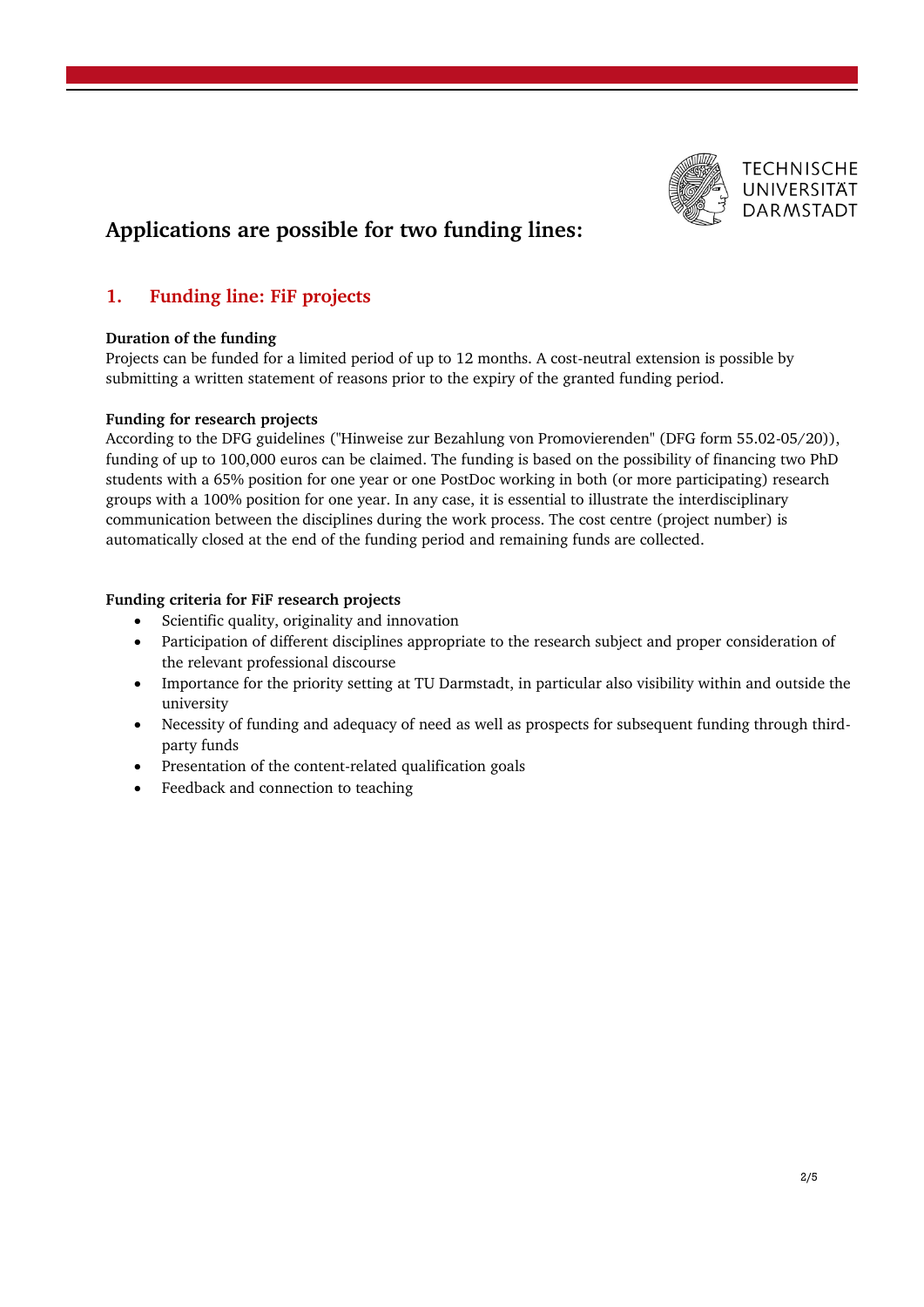

## **2. Funding line: IANUS projects**

## **2.1. IANUS projects**

IANUS projects can be applied for in the same way as FiF projects. In principle, the same funding criteria for FiF projects also apply to IANUS projects. A precondition, however, is a reference to scientific-technical peace and conflict research.

## **Exemplary topics for IANUS projects and incubation projects (see under 2.2) are:**

- Dual use aspects/goods (e.g. from sensitive electronics, computer science, physics and chemistry)
- Addressing causes of conflict (e.g. cyber war)
- Aspects of nuclear, biological and chemical disarmament/armament industry
- Civil-military ambivalences of science and technology
- Sustainable security research (e.g. critical infrastructures, responsible energy supply, cyber security)
- Accountability of technologies (among others autonomous systems)
- Digital sovereignty
- Trust issues in relation to (new) technologies
- Research on climatic changes and the conflict potential arising from them

## **Duration of the funding**

Projects can be funded for a limited period of up to 12 months. A cost-neutral extension is possible by submitting a written statement of reasons prior to the expiry of the granted funding period.

#### **Funding for research projects**

According to the DFG guidelines ("Hinweise zur Bezahlung von Promovierenden" (DFG form 55.02-05/20)), funding of up to 100,000 euros can be claimed. The funding is based on the possibility of financing two PhD students with a 65% position for one year or one PostDoc working in both (or more participating) research groups with a 100% position for one year. In any case, it is essential to illustrate the interdisciplinary communication between the disciplines during the work process. The cost centre (project number) is automatically closed at the end of the funding period and remaining funds are collected.

#### **Funding criteria for IANUS research projects**

- Scientific quality, originality and innovative approach
- Participation of different disciplines appropriate to the research subject and proper consideration of the relevant professional discourse
- Importance for the priority setting at TU Darmstadt, in particular also visibility within and outside the university
- Necessity of funding and adequacy of need as well as prospects for subsequent funding through thirdparty funds
- Presentation of the content-related qualification goals
- Feedback and connection to teaching
- Contribution to the reduction of social or global conflicts, to the promotion or securing of peaceful coexistence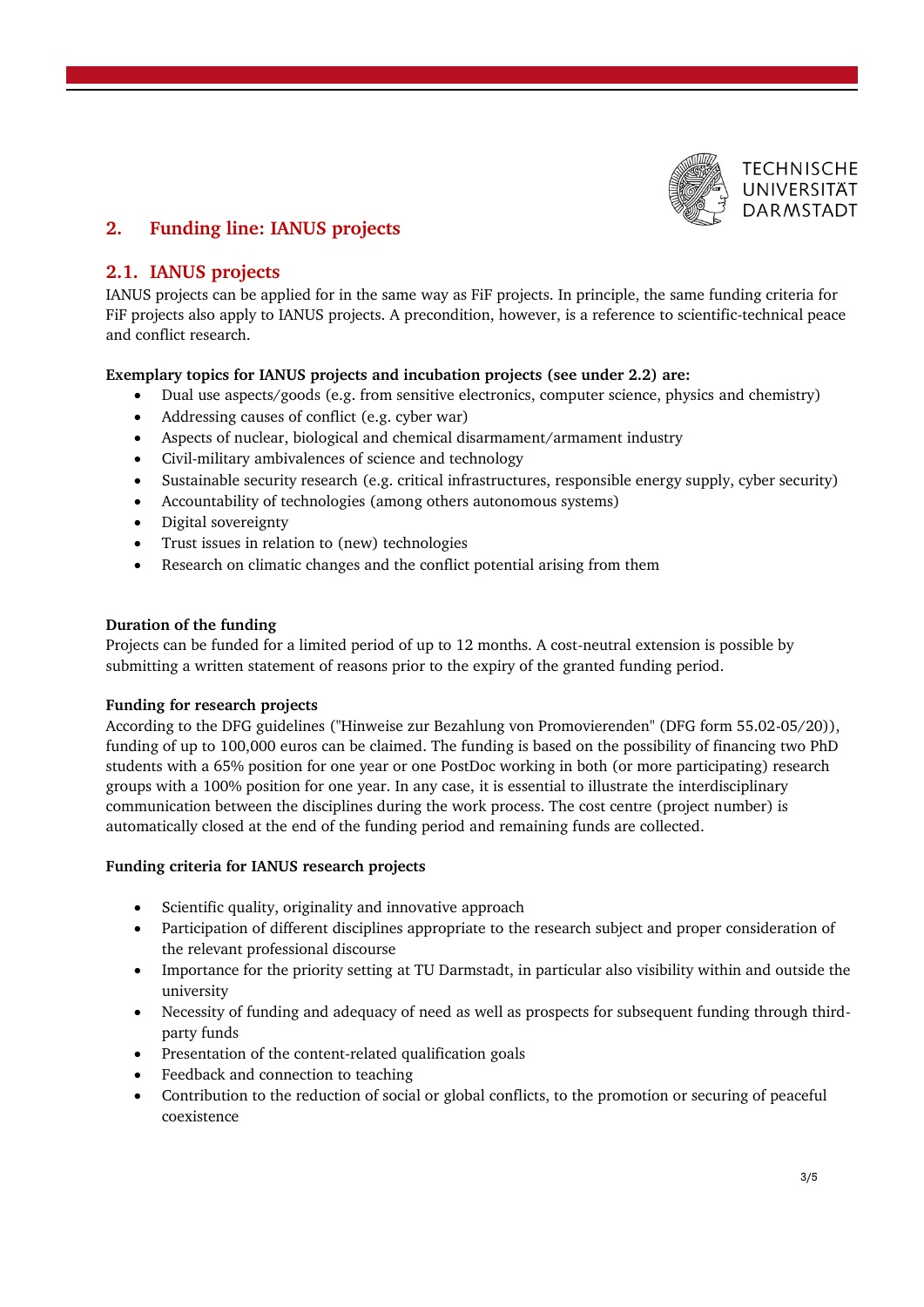

## **2.2. IANUS incubation projects**

IANUS incubation projects are intended to build up a consortium and provide an opportunity to discuss topics of scientific and technical peace and conflict research. They can be requested for a period of 6 months. Sample topics for both IANUS formats, additional funding criteria for incubation projects and contacts for your project idea can also be found on the websites.

## **Funding for IANUS incubation projects**

The funds available (up to 30.000 euros) are state funds and must be used strictly according to the rules for their expenditure. If there are any remaining funds after 6 months, they will be collected. The cost centre (project number) is automatically closed at the end of the granted period.

#### **Duration of the funding**

Projects can be funded for a limited period of up to 6 months. A cost-neutral extension is not possible for incubation projects.

The final report will ideally form the basis of an application for a project in the IANUS funding line, which will be submitted to the FiF Commission for evaluation in the next call for applications.

#### **Funding criteria for incubation projects**

- Identification of an interdisciplinary topic that is linked with peace policy research (e.g. technology assessment).
- Participation of different disciplines (from at least two working groups) appropriate to the research topic.
- Brief analysis of needs and description of possible results (for example interdisciplinary publication, literature review, research activities, establishment of a database, etc.).
- Short description how the collaborative work is organised and who bears which responsibility.